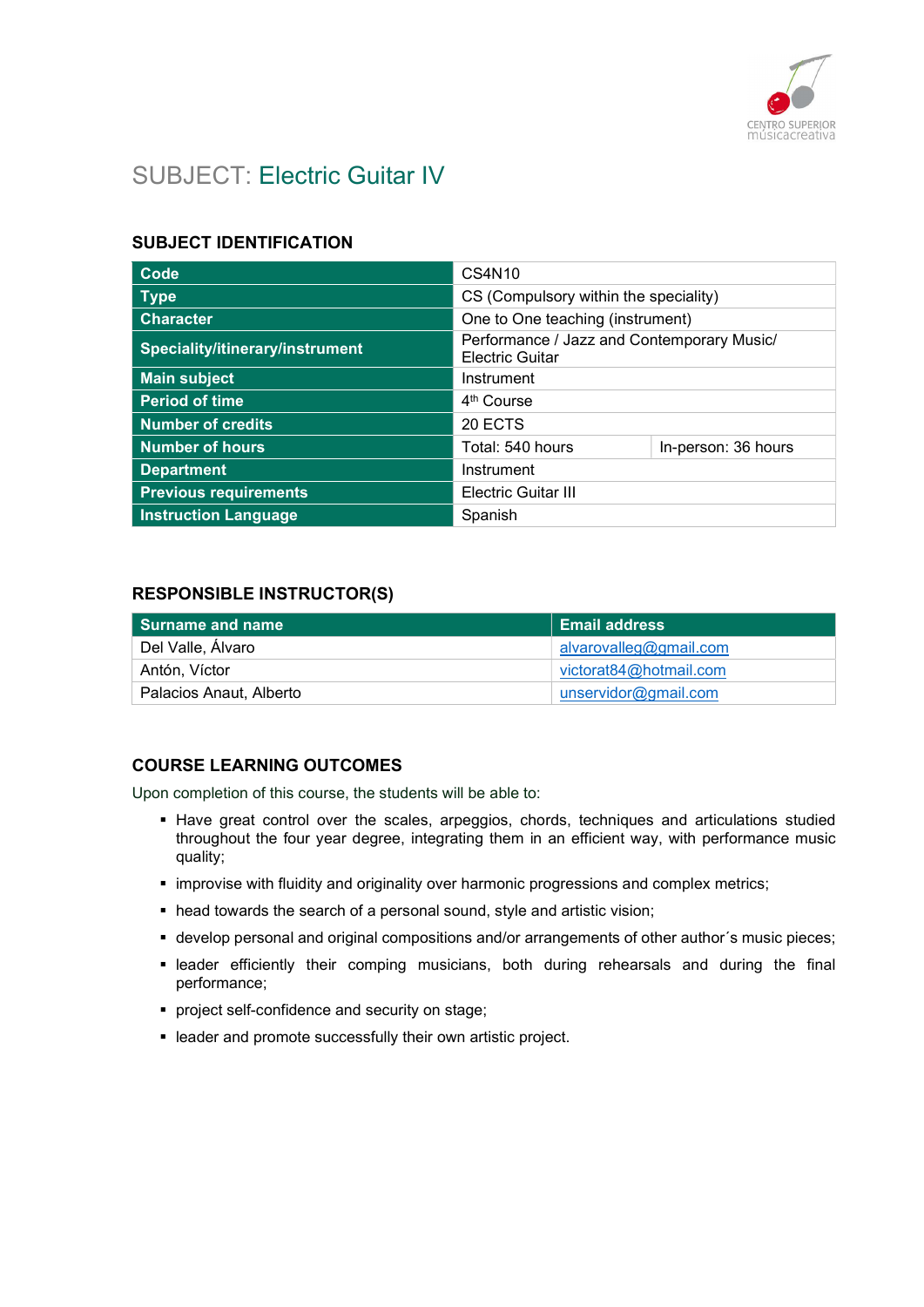

## COURSE CONTENT

| <b>Thematic block</b>                           | <b>Theme/ Repertoire</b>                                                                                                                                            |
|-------------------------------------------------|---------------------------------------------------------------------------------------------------------------------------------------------------------------------|
| I. Scales                                       | Theme 1. Command of all the scales studied throughout the<br>previous academic courses.                                                                             |
| II. Chords                                      | Theme 1. Command of all the chords studied throughout the<br>previous academic courses.                                                                             |
| III. Arpeggios                                  | Theme 1. Command of all the arpeggios studied throughout the<br>previous academic courses.                                                                          |
| <b>IV. FDP Preparation</b>                      | Theme 1. Creative arrangements of already existing music<br>pieces and/or creation of personal themes for the final recital or<br>the recording of the student FDP. |
|                                                 | Theme 2. Monitoring and periodic feedback of the recordings<br>of the student's rehearsals                                                                          |
|                                                 | Theme 1. Performance of technical studies: melodic<br>resources, comping.                                                                                           |
| V. Repertoire performance                       | Theme 2. Music pieces performance.                                                                                                                                  |
|                                                 | Theme 3. Performance of melodies/solos transcriptions.                                                                                                              |
|                                                 | Theme 1. How to get your own sound                                                                                                                                  |
| VI. Personal style/sound<br>research            | Theme 2. References, examples, suggestions and advised<br>listening                                                                                                 |
| <b>VII. Reading</b>                             | Theme 1. Advanced first-sight reading practice: melodic,<br>harmonic and rhythmic                                                                                   |
|                                                 | Theme 1: Relation between scale and chord, playing and<br>singing.                                                                                                  |
| VIII. Ear training applied to<br>the instrument | Theme 2: Transcriptions                                                                                                                                             |
|                                                 | Theme 3: Intervallic memorization of harmonic progressions.                                                                                                         |
|                                                 | Theme 1: Style, artistic personality                                                                                                                                |
| IX. - Concepts.                                 | Theme 2: Sound                                                                                                                                                      |
|                                                 | Theme 3: Tips and suggestions                                                                                                                                       |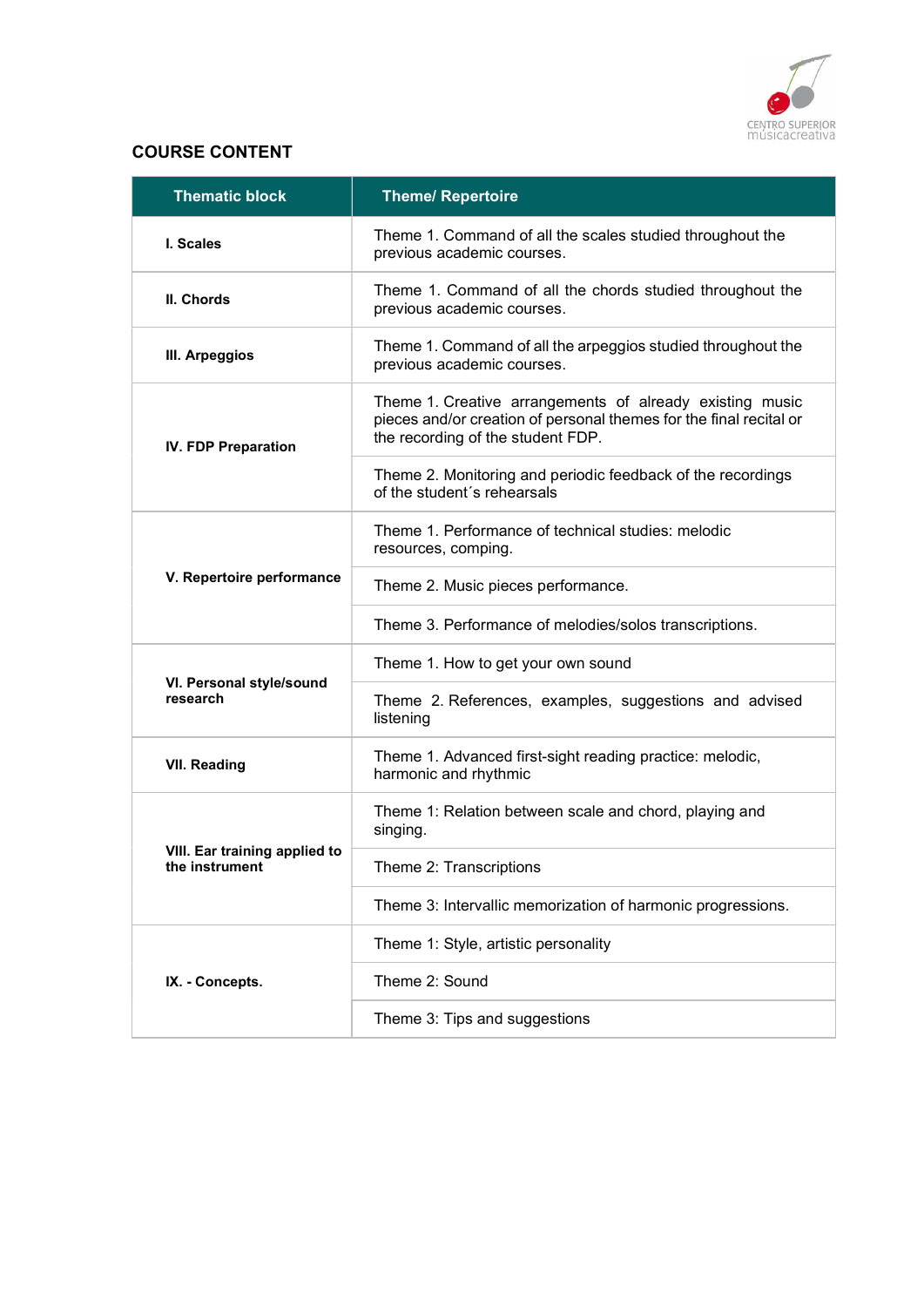

## STUDENT´S STUDY HOURS PLANNING

| <b>Activity type</b>                                           | Total hours      |
|----------------------------------------------------------------|------------------|
| <b>Theoretic activities</b>                                    | 5 hours          |
| <b>Practice activities</b>                                     | 25 hours         |
| Other training mandatory activities (seminars, workshops etc.) | 4 hours          |
| <b>Test taking</b>                                             | 2 hours          |
| <b>Student self-study hours</b>                                | 484 hours        |
| <b>Practice preparation</b>                                    | 20 hours         |
| Total of student working hours                                 | 36+504=540 hours |

## **METHODOLOGY**

| <b>Theoretical activities</b>                                                | Theoretical/conceptual explanations and analysis of different<br>examples coming from all the most relevant music styles.                                                            |
|------------------------------------------------------------------------------|--------------------------------------------------------------------------------------------------------------------------------------------------------------------------------------|
| <b>Practical activities</b>                                                  | Practical application of what has been studied in class through<br>transcriptions, group intonation, performance with instrument,<br>sight-reading, rhythms and melodies composition |
| <b>Other training mandatory</b><br>activities (workshops,<br>seminars, etc.) | Thematic sessions with visiting professors                                                                                                                                           |

## CALIFICATION CRITERIA AND TOOLS

| <b>Theoretical activities</b>                                                   | Participation: The students must actively participate in class,<br>proving interest and/or understanding of the content covered.<br>Continuous evaluation: The students must fulfil the requested<br>assignments during the whole academic course, proving research<br>ability and practice synthesis skills concerning theoretical concepts<br>in performance. |
|---------------------------------------------------------------------------------|-----------------------------------------------------------------------------------------------------------------------------------------------------------------------------------------------------------------------------------------------------------------------------------------------------------------------------------------------------------------|
|                                                                                 | Participation: The students must actively participate in class,<br>proving interest and/or understanding of the content covered.                                                                                                                                                                                                                                |
| <b>Practical activities</b>                                                     | Continuous evaluation: The students must fulfil the requested<br>practical assignments during the whole academic course based on<br>to team-work dynamics and also prove writing and oral skills,<br>beside performing skills.                                                                                                                                  |
|                                                                                 | Performance exams: The students must take at least two exams<br>during the academic course in order to show the practical skills<br>acquired and the practical assimilation of the course contents,<br>following the tests instructions.                                                                                                                        |
| <b>Other educational mandatory</b><br>activities (workshops,<br>seminars, etc.) | Participation: The students must actively participate in the different<br>relevant events as considered by the instructor or by the<br>coordinators.                                                                                                                                                                                                            |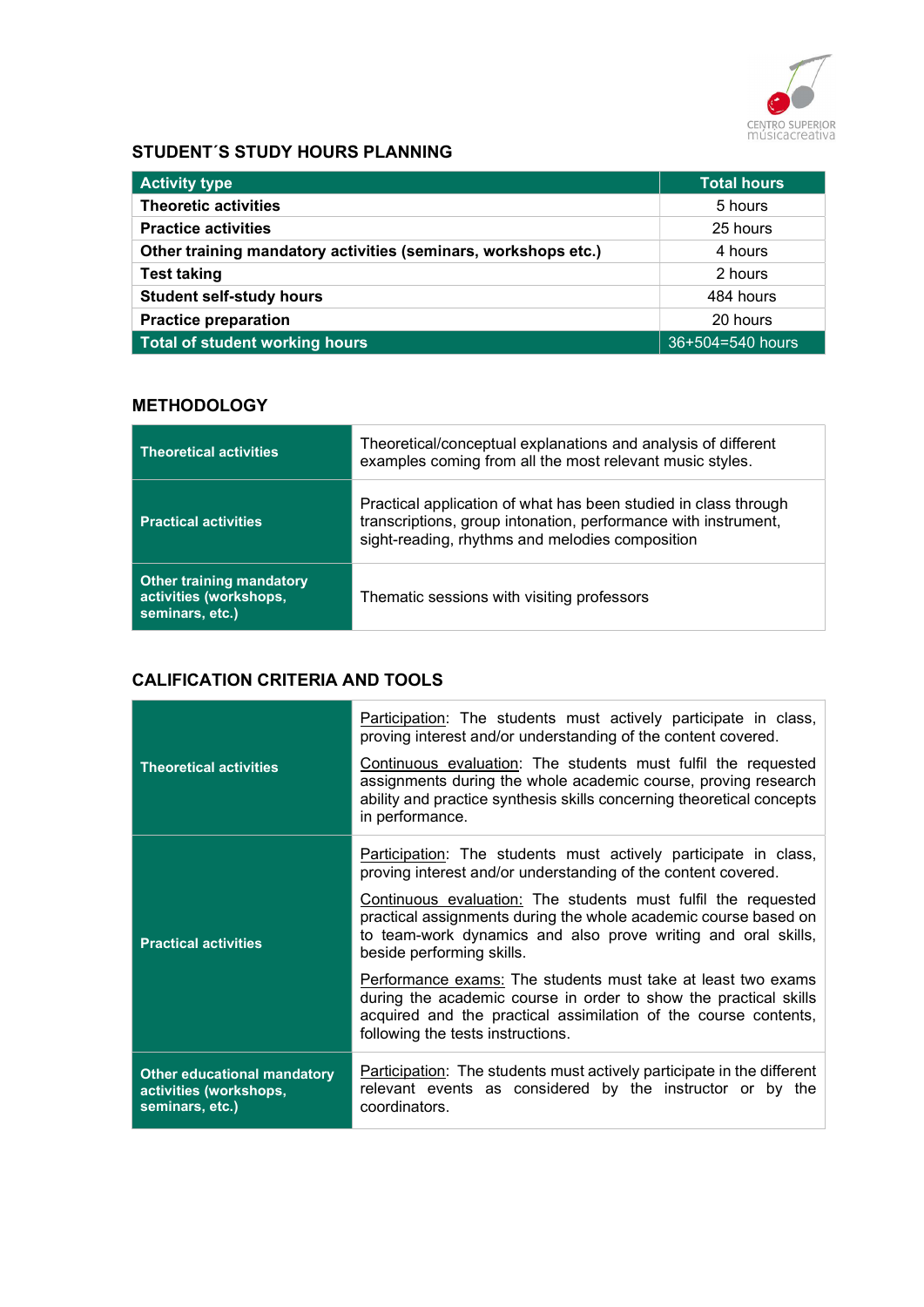

### EVALUATION CRITERIA

| <b>Theoretical activities</b>                                                   | To apply to the performance in a reasoned way, a conceptual/<br>theoretical framework and analyse consequently examples of the<br>most relevant music styles and the personal performing techniques                                            |
|---------------------------------------------------------------------------------|------------------------------------------------------------------------------------------------------------------------------------------------------------------------------------------------------------------------------------------------|
| <b>Practical activities</b>                                                     | To prove technical and performing skills through performing tests,<br>technical, reading at first sight and improvisation exercises that will<br>allow the identification of problematics and the improvement and<br>development of new tools. |
| <b>Other mandatory training</b><br>activities (workshops, seminars,<br>$etc.$ ) | To attend and participate in the relevant Events for their education<br>(Meet the artists sessions, invited professors' sessions, concerts<br>and rehearsals)                                                                                  |

#### GRADE DETERMINATION SYSTEM

#### Grade determination system in continuous assessment

|                       | Grade percentage |
|-----------------------|------------------|
| Continuous assessment | 20%              |
| Mid-term exam         | 30%              |
| Final exam            | 50%              |
| Total                 | 100%             |

#### Grade determination system in cases of loss of continuous assessment right

|            | Grade percentage |
|------------|------------------|
| Final exam | 80%              |
| Total      | 80%              |

#### Grade determination system for the extraordinary assessment call

|             | Grade percentage |
|-------------|------------------|
| Retake exam | 100%             |
| Total       | 100%             |

#### Grade determination system for students with disabilities

In principle, the grade determination system for students with disabilities will be carried out following the criteria set for the rest of the students, ensuring equal opportunities and conditions for all the students. However, if necessary, the instructor in charge will consider the type of disability of the concerned student. Should the situation apply, the assessment conditions will be adapted in accordance to the limitations of the corresponding disability.

These considerations will be established once the concerned student enrols in the corresponding courses. For the official records, the student and/or the student representative will be requested to present the corresponding disability report for the official accreditation.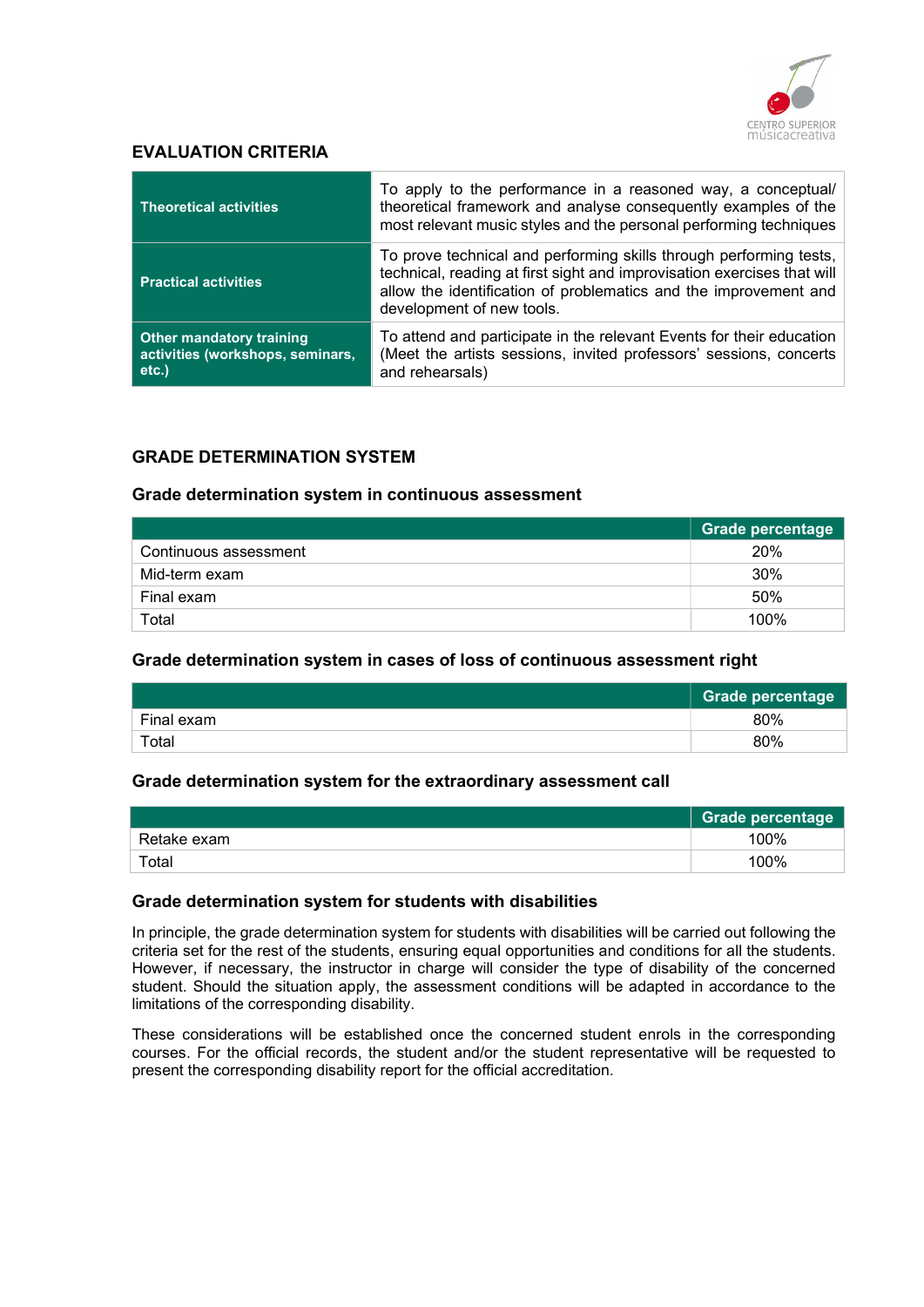

|                       | <b>Grade percentage</b> |
|-----------------------|-------------------------|
| Continuous evaluation | 20%                     |
| Mid-term exam         | 30%                     |
| Final exam            | 50%                     |
| Total                 | 100%                    |

## RESOURCES AND BIBLIOGRAPHY

## Campus online https://musicacreativa.classlife.education/

## Bibliography

| Title     | A modern method for Guitar |
|-----------|----------------------------|
| l Author  | William Leavitt            |
| Publisher | <b>Berklee Series</b>      |
|           |                            |

| Title     | Armonía para guitarra actual |  |
|-----------|------------------------------|--|
| l Author  | Joaquín Chacón               |  |
| Publisher | Linterna Sorda Ediciones     |  |

| Title <sup>1</sup> | Joe Pass on Guitar       |  |
|--------------------|--------------------------|--|
| l Author           | Joe Pass                 |  |
| l Publisher        | Warner Bros Publications |  |

## Complementary bibliography

| ∣ Title       | Inside improvisation Vol3. "Jazz Lines" |  |
|---------------|-----------------------------------------|--|
| <b>Author</b> | Jerry Bergonzi                          |  |
| Publisher     | Advance Music                           |  |
|               |                                         |  |
|               |                                         |  |

| ∣ Title     | Inside improvisation Vol2. "Pentatonics" |  |
|-------------|------------------------------------------|--|
| l Author    | Jerry Bergonzi                           |  |
| l Publisher | Advance Music                            |  |

| Title            | , Ted Greene arrangements |  |
|------------------|---------------------------|--|
| l Author         | Ted Greene                |  |
| <b>Publisher</b> | $\blacksquare$            |  |

## Webpages of interest

| Address 1        | www.jazzstandards.com      |  |
|------------------|----------------------------|--|
| <b>Address 2</b> | www.learnjazzstandards.com |  |
| l  Address 3     | www.smallslive.com         |  |